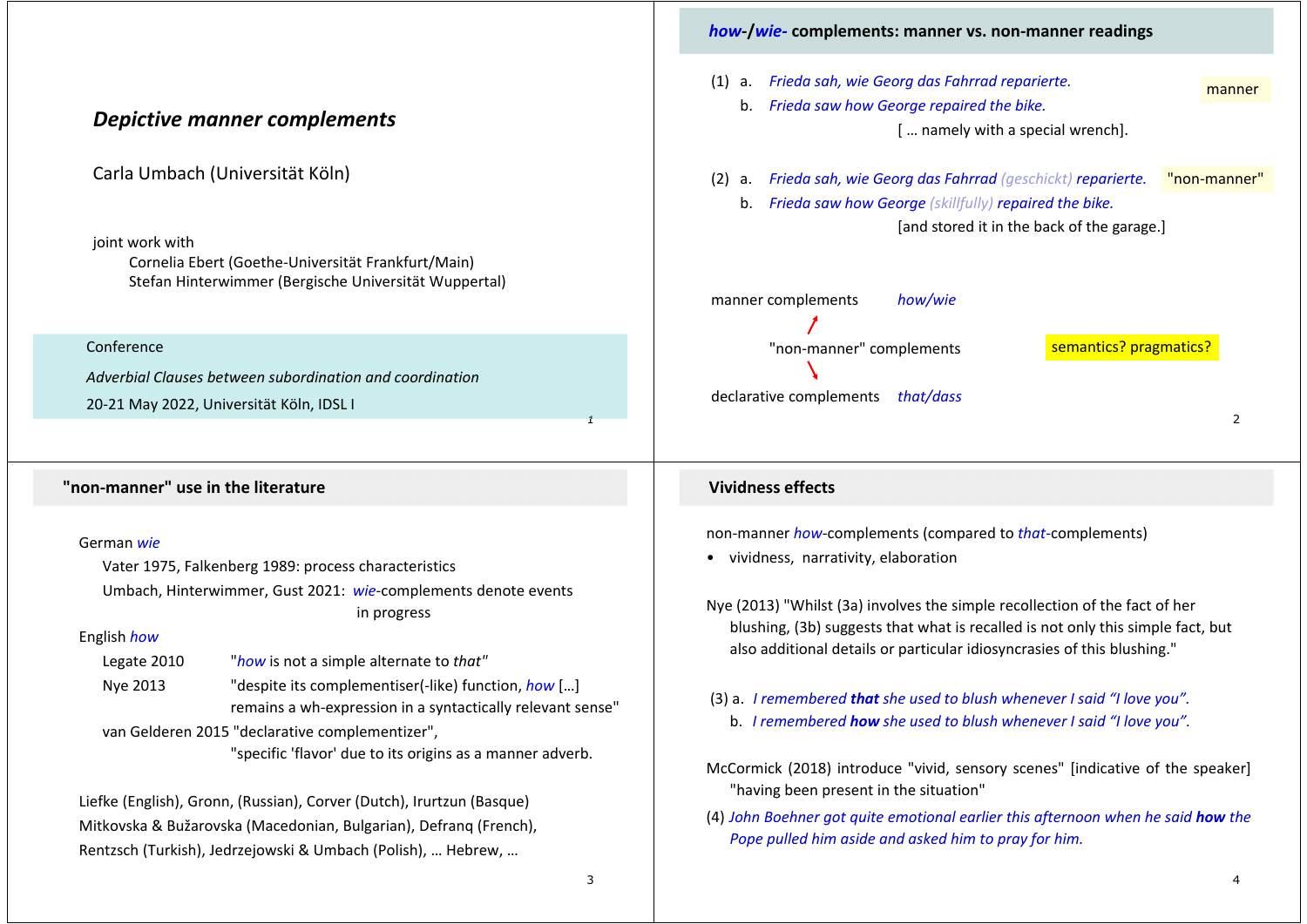## *Depictive add‐on*

Umbach, Hinterwimmer, Ebert (to appear):

• main difference between "non‐manner" *how*‐complements and *that*‐ complements:

## *depictive add‐on*

•attribute the depictive add‐on to the interaction of two factors

1) high manner modification,

2) reconstruction of manners as similarity classes.

**High manner modification**

Legate (2010): "non‐manner" *how* base‐generated in the left periphery

## (5) (*Frieda saw*) *how George repaired the bike.*